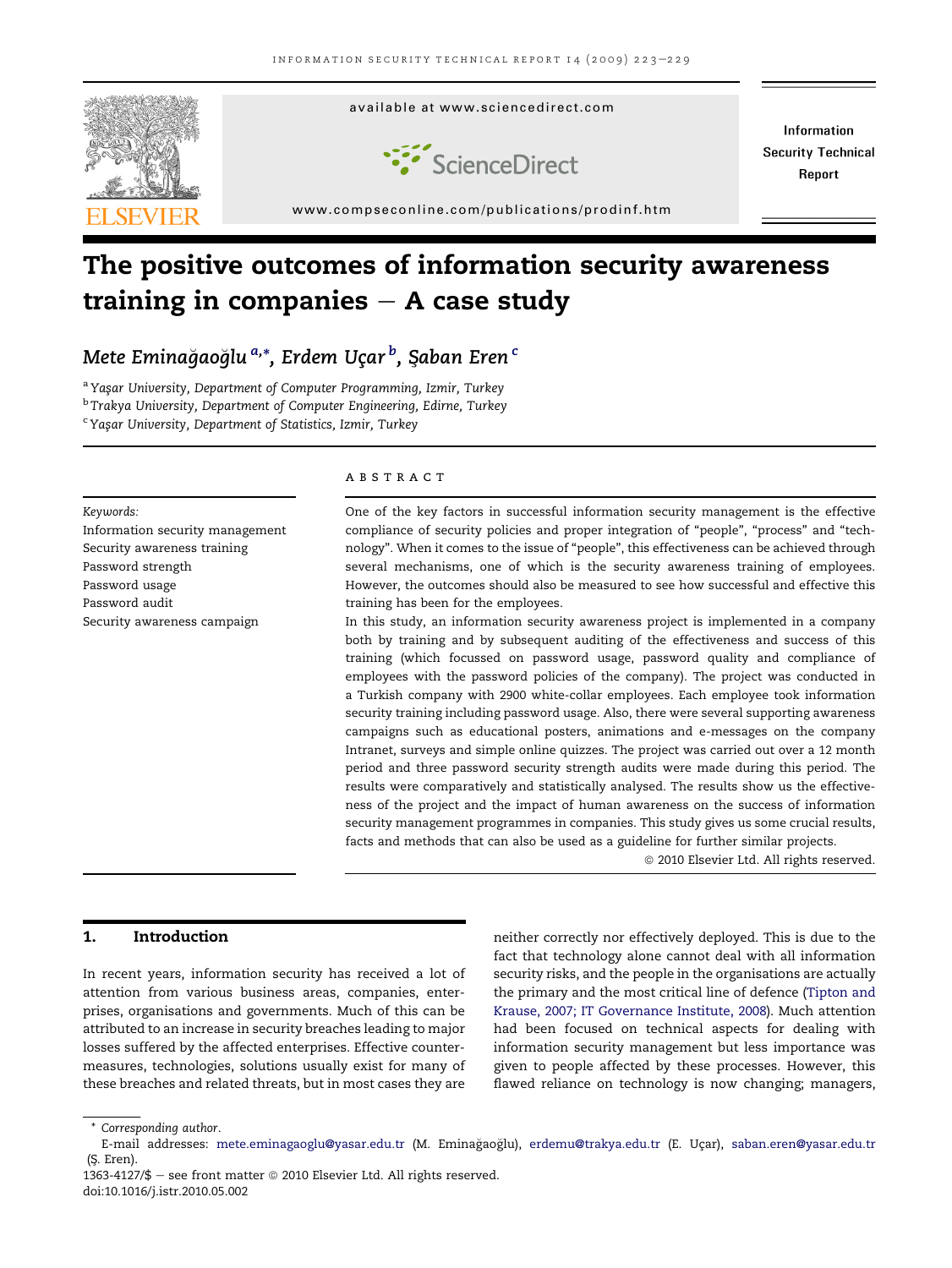<span id="page-1-0"></span>security experts and all the other decision makers now primarily focus on people rather than technology. When it comes to the "human factor", there are various controls and most of these are related to training and education. Not only technical security training of IT staff, but also information security awareness training and other awareness campaigns have become a "must" for everyone. This fact has proven to be a mandatory criterion in international information security management system standards and related best-practices ([Scholtz et al., 2006; ISO, 2005; Wood, 2002](#page-6-0)). People are the key factor to either success or failure of information security management in organisations. Every security breach or security problem is in fact associated more or less with humans, not only with technology. Any organization thinking of mitigating information security risks through purely technological countermeasures shall fail eventually [\(Mitnick and](#page-6-0) [Simon, 2003](#page-6-0)). In any type of organization, each and every employee should be convinced and taught to contribute and comply with information security rules, implementations, and controls in order to achieve successful and effective information security management [\(Ashenden, 2008; Williams,](#page-6-0) [2008\)](#page-6-0). In some of the studies and research, it has been shown that in order to gain such a contribution from employees, people must be subjected to proper awareness education and other awareness mechanisms and tools on a regular basis ([Lacey, 2009; Gehringer, 2002\)](#page-6-0). This has been the basic motive for carrying out a similar project in a Turkish company as explained in this paper.

## 2. Case study

This study was carried out as a project in one of the biggest transportation enterprises in Turkey. At the time of the project, the author of this study, Mr. Mete Eminağaoğlu had begun working as information security manager in this enterprise. There were around 3000 white-collar employees and 39 different companies within the enterprise. Although the core business was logistics and shipping, other companies were also present within the enterprise, e.g. tourism agencies, car resellers and insurance agencies. It should be noted that due to the privacy and security concerns of the company, formal names of the companies, people's names and the department names cannot be explicitly stated in this study.

## 2.1. Initial situation: problems and needs

In recent years, several major security incidents were experienced by the enterprise, mostly related with access control on IT systems. These incidents can be summarized as disclosure of some confidential data to some clients or other companies, erasing or changing some records by using another employee's access credentials and disclosure of all the employee salaries by accessing Human Resource files. These incidents were due to the misuse of users' access rights by giving away computer passwords, using very easy and simple passwords, leaving computer logon screens unlocked during lunch hours or after office hours. Throughout the company, computer passwords were the only technical security control. Most of the business processes and the IT

| words-turkish-english-big - Not Defteri                                                                                                                                                                                                                                                                                                   |  |  |        |
|-------------------------------------------------------------------------------------------------------------------------------------------------------------------------------------------------------------------------------------------------------------------------------------------------------------------------------------------|--|--|--------|
| Dosya Düzen Biçim Görünüm                                                                                                                                                                                                                                                                                                                 |  |  | Yardım |
| 12345678<br>21122112<br>99999999<br>10#5%<br>! @#\$%^<br>!@#\$%^&<br>! @#S%^&*<br>÷                                                                                                                                                                                                                                                       |  |  |        |
| @#\$%^&                                                                                                                                                                                                                                                                                                                                   |  |  |        |
| 10sne1<br>1234 qwer<br>123abc<br>123go<br>170ĭd<br>1a2b3c<br>1p2o3i<br>1q2w3e<br>1qw23e<br>lsanjose<br>2welcome<br>4runner<br>a<br>A8M<br>A&P<br>a12345<br>a1b2c3<br>alb2c3d4<br>AAA<br>aaa<br>aaaaaa<br>Aaaaaa<br>aa l<br>aalii<br>aam<br>Aani<br>aardvark<br>aardwolf<br>Aaron<br>Aaronic<br>Aaronical<br>Aaronite<br>Aaronitic<br>Aaru |  |  |        |
| Ab<br>aba<br>Ababdeh<br>Ababua                                                                                                                                                                                                                                                                                                            |  |  |        |
| abac<br>abaca<br>abacate<br>abacay<br>abacinate                                                                                                                                                                                                                                                                                           |  |  |        |
| abacination                                                                                                                                                                                                                                                                                                                               |  |  |        |

Fig.  $1 -$  Excerpt from the dictionary file (including all English and Turkish words and specific patterns) used for dictionary attacks in the study.

systems were integrated on the MS Windows Active Directory domain system's authentication and authorization mechanism.

However, senior management was aware of the actual reasons for these security breaches and sought proper and effective countermeasures to mitigate these breaches. It was also established that in most of these incidents, unintentional errors and ignorance were the main problems rather than intentional actions (intentional actions, e.g. disgruntled employees, sabotage, etc.). One of the primary concerns of senior management was to develop standards and compliance for proper use of passwords within the whole enterprise.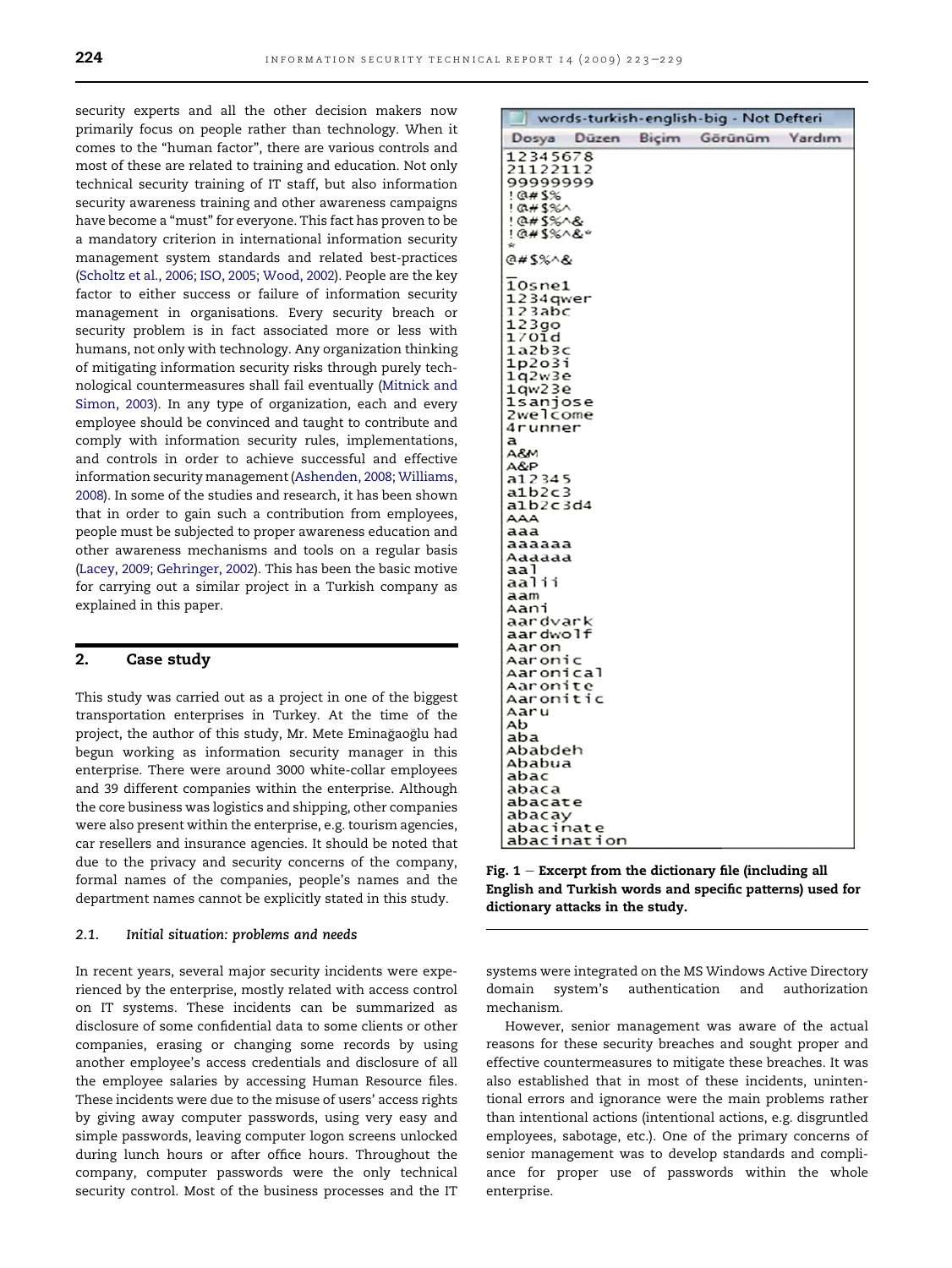|                       |                 | words-turkish-english-big - Not Defteri |  |
|-----------------------|-----------------|-----------------------------------------|--|
|                       |                 | Dosya Düzen Biçim Görünüm Yardım        |  |
| gaz                   |                 |                                         |  |
| gazap                 |                 |                                         |  |
| gazete                |                 |                                         |  |
| qazeteci              |                 |                                         |  |
|                       | qazetecilik     |                                         |  |
| gazhane               |                 |                                         |  |
| qazi                  |                 |                                         |  |
| Gaz1                  |                 |                                         |  |
| gazino<br>gazinocu    |                 |                                         |  |
| qazlamak              |                 |                                         |  |
| gazlanmak             |                 |                                         |  |
| gazli                 |                 |                                         |  |
| gazoz                 |                 |                                         |  |
| gazölçer              |                 |                                         |  |
| gazyagi               |                 |                                         |  |
| gebe                  |                 |                                         |  |
| gebelik               |                 |                                         |  |
| gebermek              |                 |                                         |  |
| gebertmek             |                 |                                         |  |
| gece                  |                 |                                         |  |
| gececi                |                 |                                         |  |
| geceki                |                 |                                         |  |
| gecekondu             |                 |                                         |  |
| gecelemek<br>geceleri |                 |                                         |  |
| geceleyin             |                 |                                         |  |
|                       | geceli gündüzlü |                                         |  |
| gecelik               |                 |                                         |  |
| qecesefasi            |                 |                                         |  |
| gecikme               |                 |                                         |  |
| gecikmek              |                 |                                         |  |
| gecikmeli             |                 |                                         |  |
|                       | geciktirmek     |                                         |  |
| geç                   |                 |                                         |  |
| geçe                  |                 |                                         |  |
| geçen                 |                 |                                         |  |
| geçende               |                 |                                         |  |
| geçenlerde            |                 |                                         |  |
| geçer<br>geçerli      |                 |                                         |  |
| geçerlik              |                 |                                         |  |
| geçerlilik            |                 |                                         |  |
| geçersiz              |                 |                                         |  |
| gecici                |                 |                                         |  |
| geçilmemek            |                 |                                         |  |
| geçim                 |                 |                                         |  |
| ğeçimli               |                 |                                         |  |
| geçimsiz              |                 |                                         |  |
|                       | geçimsizlik     |                                         |  |
|                       | geçindirmek     |                                         |  |
| gecinmek              |                 |                                         |  |
| geçirgen              |                 |                                         |  |
|                       | geçirgenlik     |                                         |  |

Fig.  $2$  – Excerpt from the dictionary file (including all English and Turkish words and specific patterns) used for dictionary attacks in the study.

At the time, there wasn't any ISMS (information security management system) within the enterprise and there were no formal written information security policies or procedures in the enterprise. No information risk analysis had been carried out in the enterprise. But, senior management was eager to establish ISMS programmes and they decided to start with password security.

#### 2.2. Information security awareness project

Senior management's primary goal was to expand the proper use of passwords among the whole enterprise and to minimize the relevant risks. Establishment of an acceptable level of awareness among employees was the basic strategy in order to achieve this goal. This was decided by both the information security manager and other senior managers in the enterprise during the information security strategy meetings. All the necessary methods, projects, and the roadmap for the related projects for an information security awareness campaign were also decided. As well as training, other sub-projects and methods were included within the awareness campaign.

#### 2.2.1. Strategy

The strategy for an information security awareness campaign is summarized in this section. First, the current situation, previous relevant security incidents and their impacts, current risk levels (by a simple qualitative risk analysis) were analysed. Then, a technical audit of password weakness was conducted throughout the whole enterprise and the results and executive summary report were also analysed. Also, using these results, senior management derived basic objectives with some key performance indicators and key goal indicator values. (These values are given in Section 2.2.2.)

A detailed plan was prepared for the information security awareness campaign with all the necessary task times, deadlines and resources. Several countermeasures and projects for mitigating the relevant risks were put into the plan. The first projects were initiated according to the plan. All the required information security, access control and password policies and procedures were prepared and activated. Information security awareness training material and instructors were prepared and trainings began in several offices in parallel. In parallel with training, the other awareness tools and materials were also activated or distributed among employees. 6 months into the project, a second technical password security audit was conducted. Also, at the end of the first year, a third similar technical audit was conducted; at the same time a non-technical audit was carried out on some randomly chosen employees. All the results from these audits, together with feedback from the users, was collected and analysed by the senior management. All the managers had a chance to review the results, compare the results with their initial objectives and key goal indicators and decide whether it was necessary to look for further improvements.

It must be noticed that the whole strategy/phases within this project was very similar to the "PDCA  $-$  Plan, Do, Check, Act" model for information security management given in ISO27001:2005 ([ISO, 2005\)](#page-6-0).

#### 2.2.2. Project scope and objectives

The information security awareness project's scope was defined and implemented as follows:

- a. All white-collar employees in the enterprise participated in the training and in all the other awareness campaign activities.
- b. Training sessions were carried out at 9 locations in 5 different cities.
- c. All the technical password security audits were performed within all the MS Windows Active Directory user accounts in the enterprise.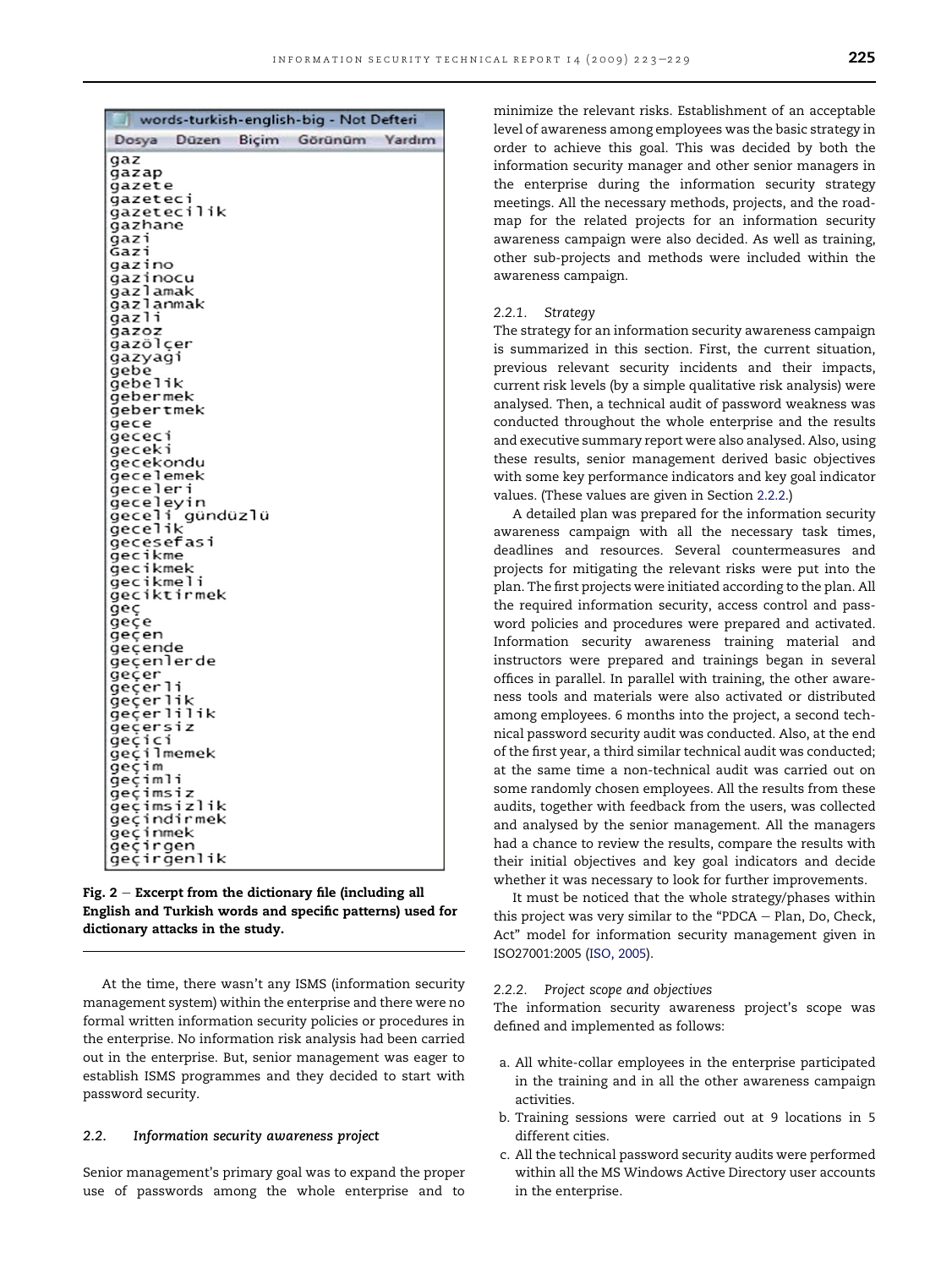<span id="page-3-0"></span>

Fig. 3 - Comparative results from three audits: percentages of cracked passwords in less than 1 min.

The senior managers stated the project's objectives as follows:

- a. The duration of the training project was exactly 1 year. After obtaining and reviewing the results for efficiency and effectiveness of the training, further training and/or additional awareness activities would be planned and implemented.
- b. Within one year, all relevant information security policies and procedures should be approved and should be formally actioned.
- c. As well as training sessions, all the other awareness campaigns within the plan should be activated.
- d. By the end of the first year, at least a 30% decrease in very weak passwords must be observed (senior management concluded that passwords broken in less than 15 min are regarded as very weak).
- e. By the end of the first year, at least 75% of employees within the enterprise should have been trained.
- f. Among the randomly surveyed and audited employees, at least 50% of them should be using their passwords safely and properly and should be in compliance with the information security policies and procedures.

#### 2.2.3. Methods and tools used in the project

Throughout this study and the related project, there were several sub-projects or activities coordinated and carried out in parallel. For some of these sub-projects or activities, some specific methods and tools were chosen and used. In this section we summarize these methods and tools.

For the information security awareness training, a team of experienced instructors from the training department and information security consultants within the enterprise were used. All of the training material was also prepared by this team. Each training course lasted 120 min (two sessions, each lasting 55 min and a 10 min break between the sessions). Each training group had between 16 and 40 employees. These employees were arranged in three different groups with alternative training modules. All the IT staff were organised in a special group and some technical aspects were covered in the course. All the department and company managers formed another group and their training was given by the information security manager in a single 60 min session. The remaining group attended the standard training module. In all of the training, not only password usage but also other concepts of information security that were essential for the enterprise were covered. The 120 min module included 30 min workshop.

Other information security awareness campaigns were also carried out as an enhancement to the training component. Posters containing slogans and graphics were prepared and hung on office walls. Some short web-based messages and flash animations were put onto the main internal web site and these were updated weekly or monthly. An information security portal on the corporate Intranet was also activated where corporate policies and procedures, simplified instructions (how to do, frequently asked questions) for secure usage of corporate IT systems, popular news, presentations, caricatures and videos (the latter ones acquired from free Internet resources),



Number of passwords broken within 2 hours:

Fig.  $4$  – Comparative results from three audits: percentages of cracked passwords within 2 h.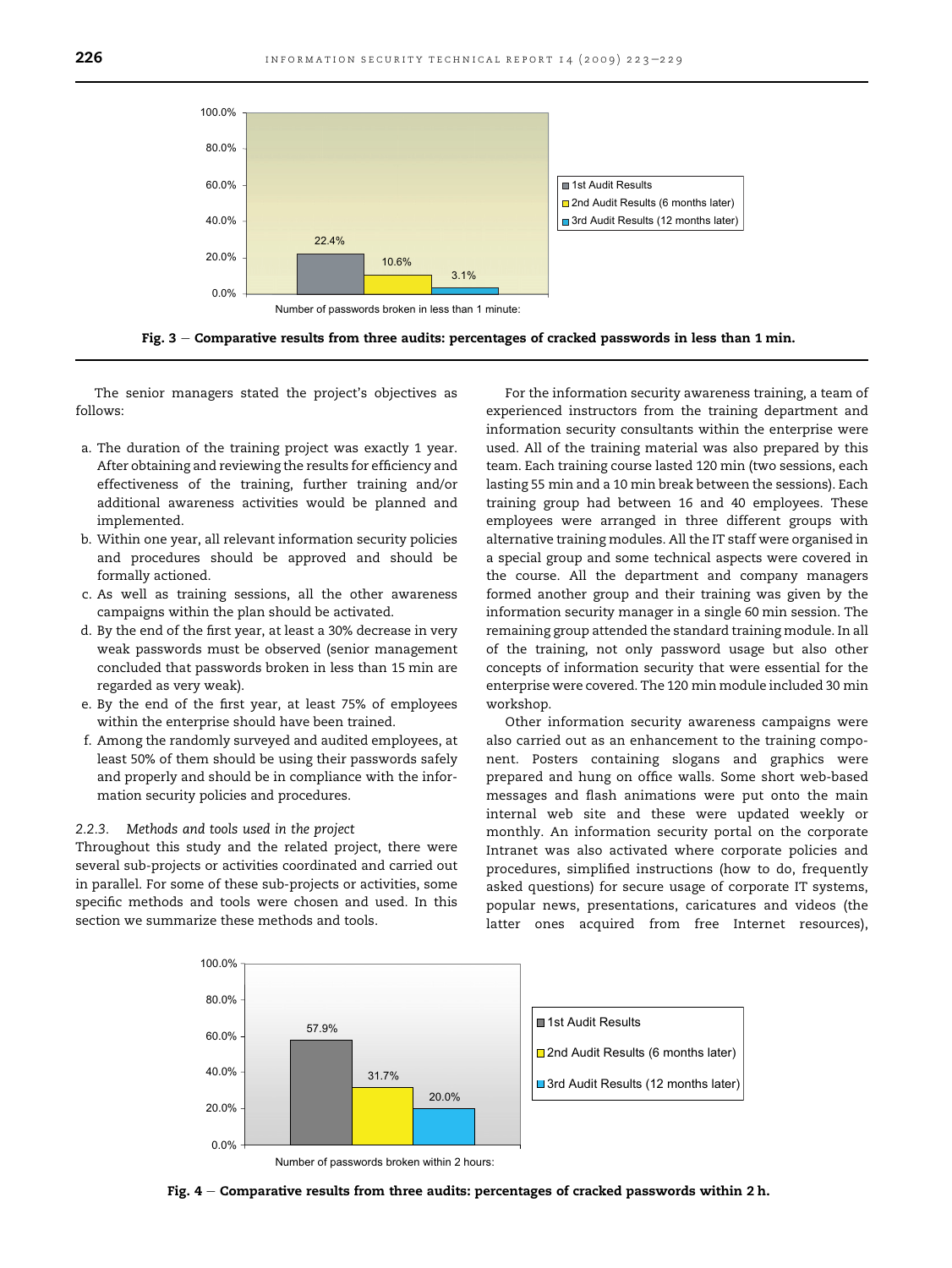<span id="page-4-0"></span>

Fig.  $5 -$  Comparative results from three audits: percentages of cracked passwords within 24 h.

interesting puzzles and quizzes were accessible to all the employees.

Another part of the project was password security audits. The first technical audit was conducted just before the project initialization. The other two technical audits were conducted after 6 months and again after 12 months of the project in parallel with training activities. In all of the technical audits the "L0phtcrack LC5" tool was used since it was one of the well known password weakness analysis tools for Microsoft Active Directory domain accounts [\(L0phtcrack LC5 Tutorial; Auditing User Accounts\)](#page-6-0). This tool was installed on three different servers each with a configuration of Intel Pentium IV processors, 1 Gigabyte of RAM, 160 Gigabyte hard disks. Since, there are different password cracking (attacking) methods supplied within L0phtcrack, on each of the servers, a different attack mode (Dictionary attack, Mixed mode, Brute force only, [L0phtcrack LC5](#page-6-0) [Tutorial; Auditing User Accounts; Pfleeger and Pfleeger,](#page-6-0) [2006\)](#page-6-0) was chosen and the attacks were activated simultaneously. Dictionary attack is a type of cryptanalytic attack in which all the words in an extensive list (from a pre-arranged list of values, such as a dictionary) are sequentially tried as a possible password value. A brute force attack is another cryptanalytic technique where all possible combinations of the password (key) space are searched systematically [\(Pfleeger and Pfleeger, 2006](#page-6-0)). Another option in L0phtcrack combines a dictionary and brute force attack  $-$  so called mixed mode ([L0phtcrack LC5 Tutorial\)](#page-6-0). It should be noted that for the dictionary attack method in this study, L0phtcrack's built-in dictionary file was not used. Instead, an extended dictionary file was prepared and used. This dictionary file consisted of all the English and Turkish vocabulary words, some special department names from the enterprise and some specific patterns such as 12345678 or 1234qwer. This dictionary file was composed of 257.551 distinct words and its total size was 2.927.101 bytes. Some screen shots of this file is shown in [Figs. 1 and 2.](#page-1-0)

For all of the technical audits in this study, the longest dictionary attack lasted around 8 min. However, for the mixed mode and brute force only attacks, a 24-h time limit was used in the audits. This tactical decision was made

because of two reasons. The first reason was that after 24 h, very few additional passwords (less than 10) would be cracked in the following days if the attack was continued. This wouldn't impact the audit results statistically, but on the other hand, this would prolong the audit process significantly. The second reason was that if any password was resilient to these attacks for more than one day then this was an acceptable and feasible threshold value for the senior management.

| Table 1 – Summary of audit results for users' Microsoft<br><b>Active Directory passwords.</b>                      |             |                                 |       |  |
|--------------------------------------------------------------------------------------------------------------------|-------------|---------------------------------|-------|--|
| 1st Password audit results: (just<br>before the project was initiated)<br>Number of user accounts audited:<br>2846 |             | % Broken (cracked)<br>passwords |       |  |
| Number of passwords broken in<br>less than 1 min                                                                   | 637         | 22.4%                           |       |  |
| Number of passwords broken<br>within 15 min                                                                        | 1014        | 35.6%                           |       |  |
| Number of passwords broken<br>within 2 h                                                                           | 1647        | 57.9%                           |       |  |
| Number of passwords broken<br>within 24 h                                                                          | 2812        | 98.8%                           |       |  |
| 2nd Password audit results: (6 months after the<br>project began)<br>Number of user accounts audited: 2911         |             |                                 |       |  |
| Number of passwords broken in less than 1 min                                                                      |             | 308                             | 10.6% |  |
| Number of passwords broken within 15 min                                                                           | 715         | 24.6%                           |       |  |
| Number of passwords broken within 2 h<br>Number of passwords broken within 24 h                                    | 924<br>2556 | 31.7%<br>87.8%                  |       |  |
|                                                                                                                    |             |                                 |       |  |
| 3rd Password audit results: (12 months after the<br>project began)<br>Number of user accounts audited: 2924        |             |                                 |       |  |
| Number of passwords broken in less than 1 min                                                                      |             | 92                              | 3.1%  |  |
| Number of passwords broken within 15 min                                                                           |             | 203                             | 6.9%  |  |
| Number of passwords broken within 2 h                                                                              |             | 585                             | 20.0% |  |
| Number of passwords broken within 24 h                                                                             |             | 1859                            | 63.6% |  |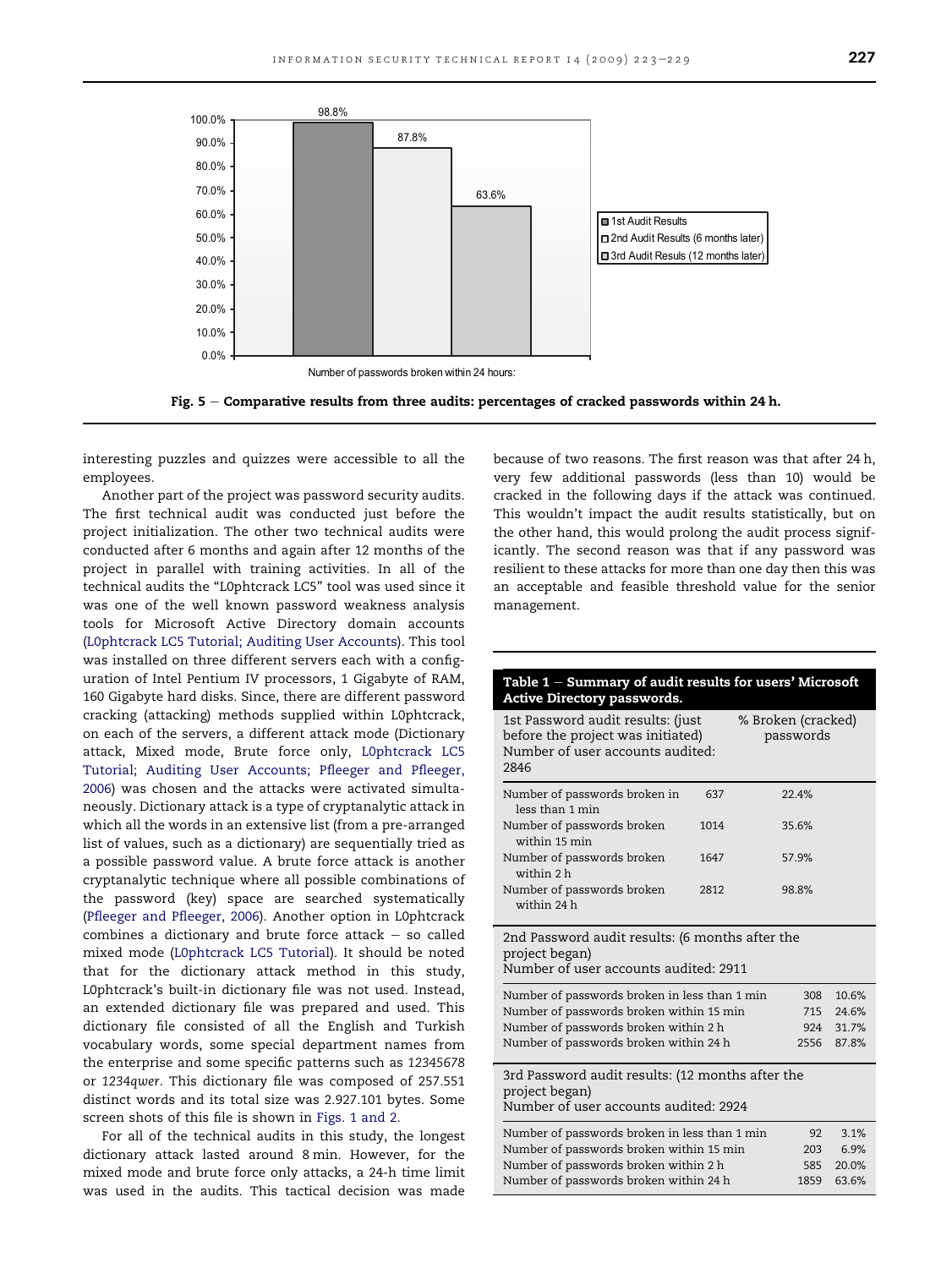#### Table  $2$  – Results from the first password audit: characteristics and percentages of the users' password choices.

| Results from 1st audit: typical passwords |      | Percentages |
|-------------------------------------------|------|-------------|
| 12345678                                  | 341  | 12.0%       |
| 87654321                                  | 168  | 5.9%        |
| Same as user account ID                   | 76   | 2.7%        |
| Special words (company name, Dept. name)  | 72   | 2.5%        |
| Other words from dictionary               | 488  | 17.1%       |
| Mixed patterns                            | 1667 | 58.6%       |
| Total no. of passwords cracked            | 2812 | 98.8%       |
| PASSWORDS NOT CRACKED                     | 34   | 1.2%        |
| TOTAL AUDIT                               | 2846 | 100.0%      |

During the project, as well as the technical security audits, some non-technical audits were conducted. At the end of the tenth month of the project, 190 employees were randomly chosen from two main offices and were asked to participate in short question-answer surveys and meetings. Some of these questions tried to establish the effectiveness of the awareness training; others focussed on more general aspects, e.g. what was the most interesting section in the company Intranet's security portal. Also, the same employees were observed during work hours (these observations focussed mainly on password usage). The results from the technical and non-technical audits were analysed and combined with feedback from the project participants. The resulting report, which included some statistical analysis, was presented to the senior management. Some of these results are given in Section 2.2.4.

# 2.2.4 Results

The main results are summarized below (these were also included in the executive summary report):

- 85% of all the white-collar employees in the enterprise attended the awareness training.
- 100% of the IT personnel attended the awareness training.
- 85% of the company and department managers attended the training.
- All the information security policies and procedures within the project scope were activated and applied.
- Six of the eight awareness activities were carried out.

Table  $3$  – Results from the second password audit: characteristics and percentages of the users' password choices.

| Results from 2nd audit: typical passwords | Percentages |        |
|-------------------------------------------|-------------|--------|
| 12345678                                  | 121         | 4.2%   |
| 87654321                                  | 73          | 2.5%   |
| Same as user account ID                   | 35          | 1.2%   |
| Special words (company name, Dept. name)  |             | 1.9%   |
| Other words from dictionary               | 459         | 15.8%  |
| Mixed patterns                            | 1814        | 62.3%  |
| Total no. of passwords cracked            | 2556        | 87.8%  |
| PASSWORDS NOT CRACKED                     | 355         | 12.2%  |
| TOTAL AUDIT                               | 2911        | 100.0% |

Table  $4 -$  Results from the third password audit: characteristics and percentages of the users' password choices.

| Results from 3rd audit: typical passwords | Percentages |        |
|-------------------------------------------|-------------|--------|
| 12345678                                  | 29          | 1.0%   |
| 87654321                                  | 12          | 0.4%   |
| Same as user account ID                   | 4           | 0.1%   |
| Special words (company name, dept name)   | 36          | 1.2%   |
| Other words from dictionary               | 171         | 5.8%   |
| Mixed patterns                            | 1607        | 55.0%  |
| Total no. of passwords cracked            | 1859        | 63.6%  |
| PASSWORDS NOT CRACKED                     | 1065        | 36.4%  |
| TOTAL AUDIT                               | 2924        | 100.0% |

 Among 190 employees that were randomly chosen and audited, 114 of them complied with both the password policies and the other security policies/procedures.

Regarding the technical audits, L0phtcrack provided detailed statistics on users' passwords security levels and strengths. Summaries of these results are given in the tables below and in Figs.  $3-5$ . The results of the three technical password audits show clearly that senior management's objectives were fully satisfied and even exceeded the estimated key goal indicator values. For instance, use of very weak password (broken within 15 min) decreased by at least 30% when compared with the initial objective. [Table 1](#page-4-0) shows that such passwords use was 35.6% before the project was started and after one year, this ratio dropped to 6.9%, which was far in excess of senior management's expectations and objectives.

The time ranges and the related results in [Table 1](#page-4-0) and in [Figs. 3 and 4](#page-3-0) are given as cumulative values. In other words, "cracked passwords within 2 h" includes all the passwords that were cracked either by brute force, by dictionary attack or mixed mode methods in at most 2 h (and therefore includes all passwords that were cracked in "less than 1 min" and "within 15 min").

In [Table 1](#page-4-0) and Figs.  $3-5$ ; the percentage values are derived from the number of cracked passwords divided by the total number of audited passwords.

In [Table 1](#page-4-0), the total number of passwords audited in the first, second and third audits are given as 2846, 2911, and 2924 respectively. These different values arise from employee turnover experienced during the duration of the project (Tables  $2-4$ ).

# 3. Conclusions

The results showed that the awareness training and other related campaigns did have positive and effective outcomes such as:

- (a) Weak password usage was decreased significantly and continuously among most of the users.
- (b) Employees began to develop a continual improvement of awareness and they had a inclined tendency to choose and use their passwords more safely.